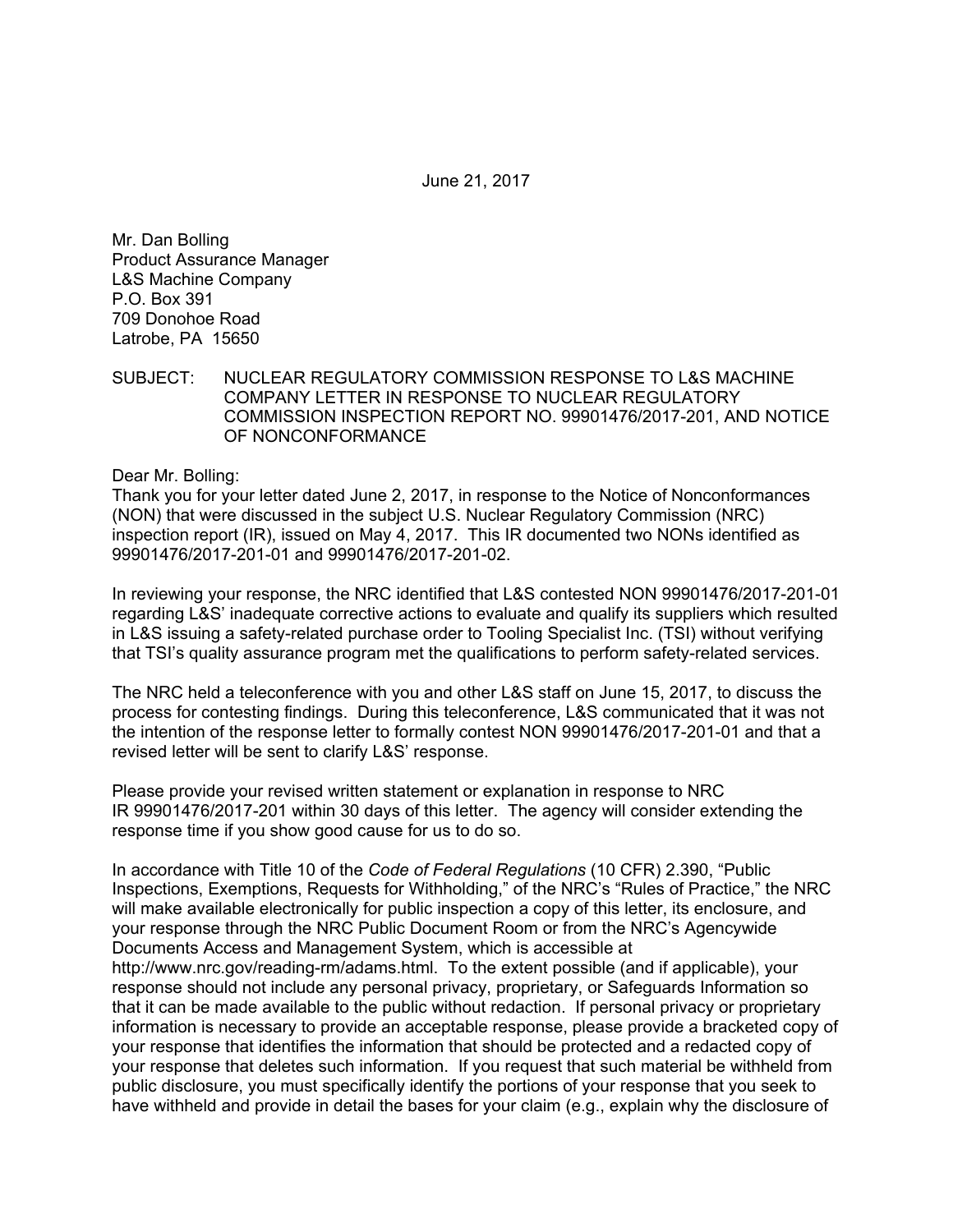information would create an unwarranted invasion of personal privacy or provide the information required by 10 CFR 2.390(b) to support a request for withholding confidential commercial or financial information). If Safeguards Information is necessary to provide an acceptable response, please provide the level of protection described in 10 CFR 73.21, "Protection of Safeguards Information: Performance Requirements."

Please contact Mr. Jonathan Ortega-Luciano at 301-415-1159, or via electronic mail at Jonathan.Ortega-Luciano@nrc.gov, if you have any questions or need assistance regarding this matter.

Sincerely,

## */RA/*

John P. Burke, Chief Quality Assurance Vendor Inspection Branch-2 Division of Construction Inspection and Operational Programs Office of New Reactors

Docket No.: 99901476